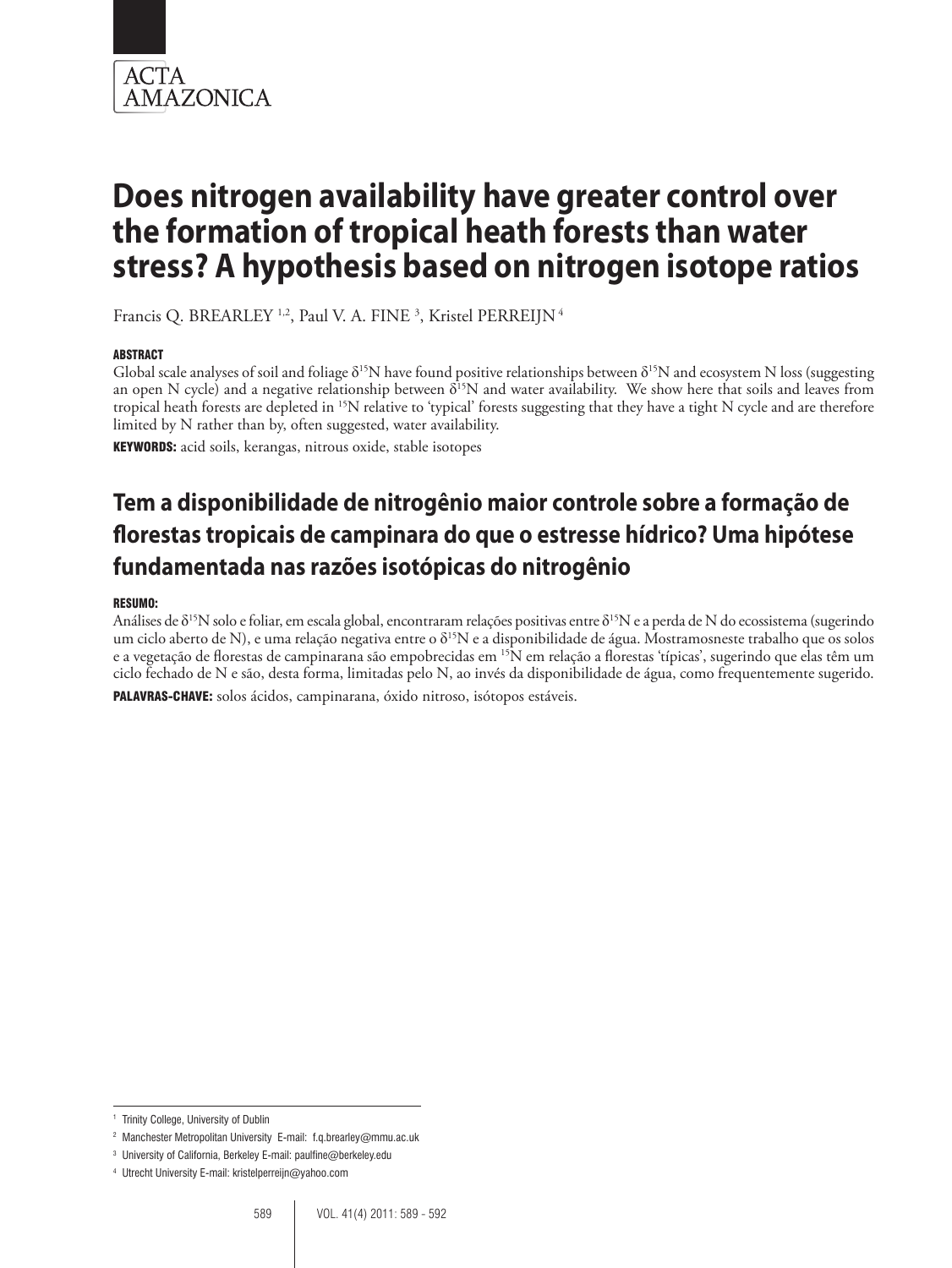

Determining the factors that lead to differing species distributions in tropical forests, especially in relation to soil type, has been an important question in tropical ecology for many years and still remains a contemporary problem (Fine *et al*. 2004; Russo *et al*. 2005). Tropical heath forests (HFs) (also known as white sand forests in the Neotropics) are a formation that are very different to 'typical' lowland evergreen rain forests (LERFs) having more acidic soil, lower stature, a more even canopy, thicker smaller leaves and a greater proportion of trees in smaller size classes (Brünig 1974; Proctor 1999).There are a number of lines of evidence that suggest HFs have lower nitrogen (N) availability than LERFs. For example, Turner *et al*. (2000) found lower foliar N in a range of species from HFs in Brunei and Moran *et al*. (2000) found lower N in soil solutions and a reduction in N returned *via* litterfall fluxes in the same forests. In addition, Fine *et al*. (2005) found lower mineral N availability in Peruvian HFs. In contrast, Brünig (1971, 1974) considers that heath forests are formed due to water limitation which may be especially prevalent on sandy soils.

Examination of N stable isotopes is a powerful methodology that can assess N inputs, outputs and transformations in an ecosystem (Martinelli *et al*. 1999; Robinson 2001; Amundsen *et al*. 2003); N availability to plants and trees can be measured by determining stable N isotope abundance. As an example, tropical rain forest soils and leaves are 15N enriched compared to temperate forests (Martinelli *et al*. 1999). The reason for this difference is related to the nature of the greater loss of N from tropical forests: there is preferential leaching and gaseous loss of the lighter 14N isotope thereby leaving the soils enriched in 15N. However, another factor which leads to changes in  $\delta^{15}N$  between soils is a change in moisture regime as a decrease in  $\delta^{15}N$  with increasing rainfall has been found (Austin and Vitousek 1998; Handley *et al*. 1999; Schuur and Matson 2001). This is hypothesised to be because of a changing preference for organic forms of N in wetter soils (Handley *et al*. 1999).

The aim of this study was to compare  $\delta^{15}N$  values of soil and plant material from tropical HFs and LERFs and test the null hypothesis of no differences in  $\delta^{15}N$  signatures and hence minimal differences in N cycling between the two forest types.

Soil and leaf samples were taken from HF and LERF areas of six tropical sites (Table 1). From four of these sites soils (0- 10 cm) were collected and from two of the sites leaves of the sub-canopy species *Protium subserratum* Engl. (Burseraceae) were collected; this species was chosen as it is one of the only species which is common in both HFs and LERFs (Fine *et al*. 2005).

Samples were analysed for  $\delta^{15}N$  using a ThermoFinnegan Deltaplus IRMS interfaced with a CE Instruments 1112 Flash elemental analyser via a Conflo III (or a Europa 20-20 IRMS

**Table 1 -** Locations and rainfall of sites from where soils and leaves were collected for  $\delta^{15}$ N analysis.

| Site                                 | Latitude, Longitude | Rainfall                               |
|--------------------------------------|---------------------|----------------------------------------|
| <b>Soils</b>                         |                     |                                        |
| Bako, Sarawak,<br>Malaysia           | 1°43' N, 110°27' E  | 4048 mm (Harrison 2004<br>for Kuching) |
| Barito Ulu,<br>Kalimantan, Indonesia | 0°06' S, 114°0' E   | 3800 mm (Brearley et al.<br>2007)      |
| Kabili-Sepilok, Sabah,<br>Malaysia   | 5°52' N, 117°56' E  | 3000 mm (Brearley et al.<br>2003)      |
| Mabura Hill, Guyana                  | 5°13' N, 58°13' W   | 2700 mm (Perreijn 2002)                |
| <b>Leaves</b>                        |                     |                                        |
| Iquitos, Peru                        | 3º54' S, 73º31' W   | 3087 mm (Marengo 1998)                 |
| Rio Blanco, Peru                     | 6°05' S, 73°42' W   | 3087 mm (Marengo 1998)                 |
|                                      |                     |                                        |

Where LERF and HF sites are separated (e.g. Peru), the location is the mid-point between the two sites.

interfaced with an ANCA-GSL elemental analyser for the Guyana samples). N isotope ratios are expressed as delta (δ) notation which is the per mille deviation from atmospheric N:  $\delta^{15}N$  (%0) = [( $R_{\text{sample}}/R_{\text{standard}}$ ) – 1] x 1000 where R is <sup>15</sup>N/<sup>14</sup>N. Precision (standard deviation) of duplicated measurement of sixteen samples on the Delta<sup>plus</sup> IRMS was 0.38 ‰.

Soil  $\delta^{15}N$  values were significantly lower in the HFs when compared with LERF  $(F_{1,89} = 190, p < 0.001$ ; Figure 1a). Leaf δ15N values of *Protium subserratum* were also significantly lower in the HF when compared with LERF  $(F_{1,20} = 118, p <$ 0.001; Figure 1b). There was a negative correlation between rainfall at each site and soil  $\delta^{15}N$  ( $r = -0.872$ ) although this was not statistically significant ( $p = 0.128$ ).

Numerous studies have shown that a climatic shift of increasing rain fall leads to a decrease in  $\delta^{15}N$  of soil and/ or foliage (Austin and Vitousek 1998; Handley *et al*. 1999;



**Figure 1 -** Nitrogen isotope ( $\delta^{15}N$ ) values of soils from four tropical sites (a) and leaves (b) from two tropical sites with lowland evergreen rain forests (LERF) and heath forests (HF). Soil type ( $F_{1,89} = 190$ ,  $\rho < 0.001$ ), site ( $F_{3,89} =$ 13.8,  $p < 0.001$ ) and the soil type x site interaction ( $F_{3,89} = 32.7$ ,  $p < 0.001$ ) all had a significant effect on the soil sample  $\delta^{15}N$  values. Soil type ( $F_{1,20}$  = 118,  $p < 0.001$ ), but neither site ( $F_{1,20} = 2.74$ ,  $p = 0.11$ ) nor the soil type x site interaction ( $F_{1,20} = 0.31$ ,  $p = 0.58$ ) had a significant effect on the leaf δ15N values.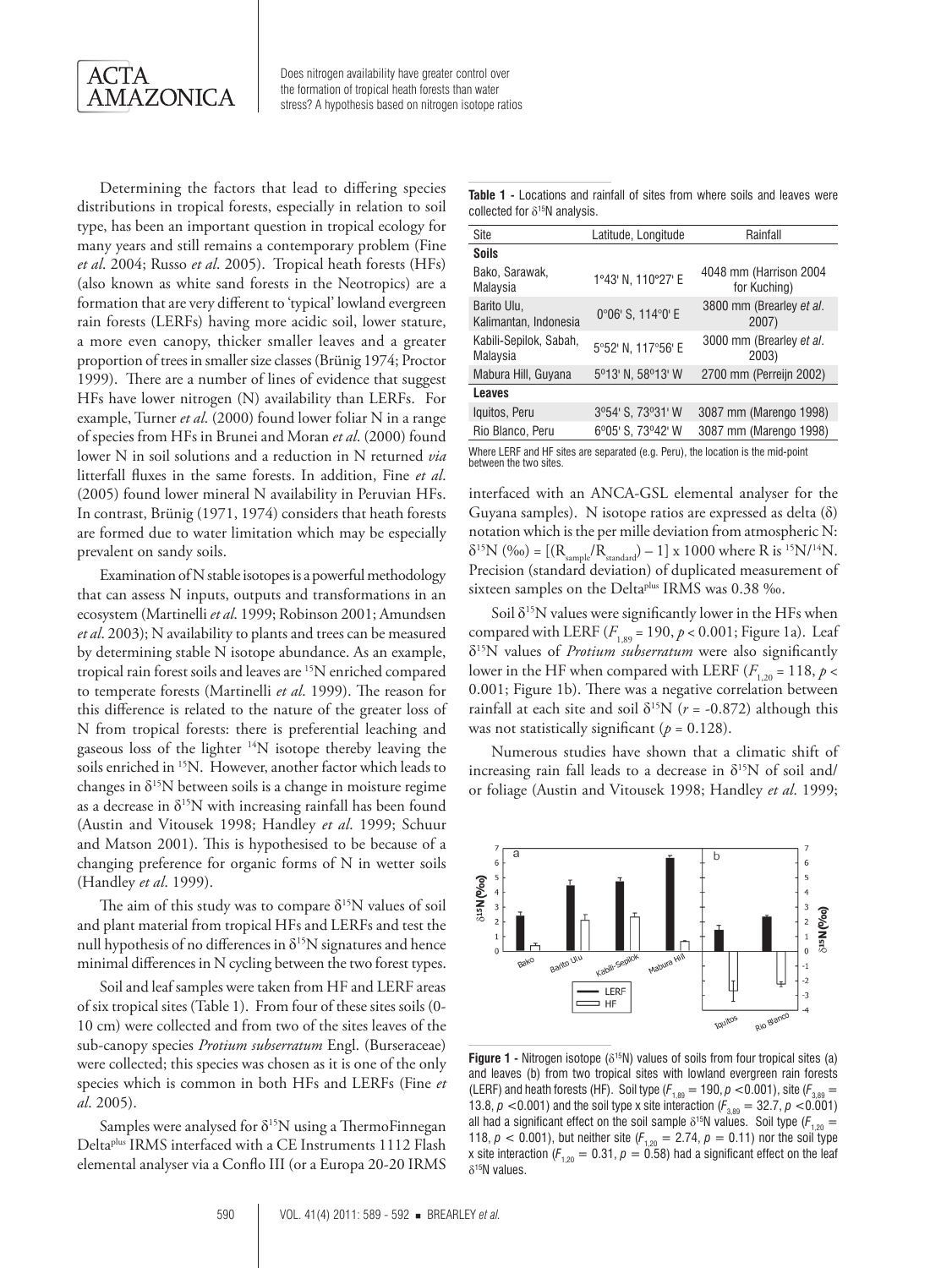

Schuur and Matson 2001; Amundsen *et al*. 2003; Sah *et al*. 2006) both in temperate and tropical sites. Following this pattern, water limitation would be expected to lead to increases in  $\delta^{15}N$ . If, therefore, tropical HF soils were water limited over LERF soils we would expect an increase in  $\delta^{15}N$ , not the decrease which was actually seen. The change in  $\delta^{15}N$ values are most likely to result from an altered N cycle in the HFs and almost certainly from reduced losses of <sup>15</sup>N depleted compounds.

Whilst there are often differences in available soil N between forest types there has been little evidence for differences in mineralisation rates. Can our isotopic results therefore be reconciled with those of Vernimmen *et al*. (2007) and Fine *et al*. (unpublished data) who found minimal differences in N mineralisation between HF and LERF soils at the Barito Ulu and Iquitos sites respectively? Yes, in so far that for isotopic fractionation to occur, there must be losses of <sup>15</sup>N depleted compounds from soils. This can occur through nitrate leaching or denitrification to nitrous oxide. Indeed, we know that emissions of nitrous oxide can be very high from tropical forest soils (Houlton *et al*. 2006). At our Guyana study site, Perreijn (2002) found that denitrification rates were lower in HF than LERF and we therefore hypothesised that this, more generally, is the cause of the differences in soil  $\delta^{15}N$ between the two forest types as suggested by Houlton *et al*. (2006) to explain differences in soil  $\delta^{15}N$  in relation to climate.

This paper therefore suggests that nitrogen availability is more important in controlling the formation of HFs than water availability confirming the results of previous investigators who found little evidence for drought tolerance among HF trees (Becker 1996; Nagy and Proctor 2000; Sobrado 2010). Nagy and Proctor (2000) also showed that foliar  $\delta^{13}$ C values were not different between canopy trees in HF and LERF at Barito Ulu adding further support to our hypothesis that water limitation is not of over-riding importance in leading to the HF formation. We suggest that further examination of N cycling patterns in both forest types are continued to examine exactly where in this complex cycle differences between the forest types occur. However, whilst ruling out the over-riding importance of water stress it does not rule out that N cycling may be limited by extreme soil acidity as suggested by Proctor (1999).

## **Acknowledgements**

Funding for this study was provided by the Department of Botany, Trinity College, Dublin. We thank the Guyanese, Indonesian, Malaysian and Peruvian authorities for permission to work and sample in their respective countries. Robert Bagchi and Ronald Vernimmen are thanked for their

comments on the manuscript and Alexandra Gabaglia is thanked for the Portuguese translation.

#### **References**

- Amundsen, R.; Austin, A.T.; Schuur, E.A.G.; Yoo, K.; Matzek, V.; Kendall, K.; Uebersax, A.; Brenner, D.; Baisden, W. T. 2003. Global patterns of the isotopic composition of soil and plant nitrogen. *Global Biogeochemical Cycles,* 17: Art 1031.
- Austin, A.T.; Vitousek, P.M. 1998. Nutrient dynamics on a precipitation gradient in Hawai'i. *Oecologia* 113: 519-529.
- Becker, P. 1996. Sap flow in Bornean heath and dipterocarp forest trees during wet and dry periods. *Tree Physiology,* 16: 295-299.
- Brearley, F.Q.; Press, M.C.; Scholes, J.D. 2003. Nutrients obtained from leaf litter can improve the growth of dipterocarp seedlings. *New Phytologist,* 160: 101-110.
- Brearley, F.Q.; Proctor, J.; Suriantata; Nagy, L.; Dalrymple, G.; Voysey, B.C. 2007. Reproductive phenology over a 10-year period in a lowland evergreen rain forest of central Borneo. *Journal of Ecology,* 95: 828-839.
- Brünig, E.F. 1971. On the ecological significance of drought in the equatorial wet evergreen (rain) forest of Sarawak (Borneo), p. 66- 96. In: Flenley, J.R. (Ed.). *The Water Relations of Malesian Forests: Transactions of the First Aberdeen-Hull Symposium on Malesian Ecology*, Miscellaneous Series 11. Department of Geography University of Hull, UK.
- Brünig, E.F. 1974. *Ecological Studies in the Kerangas Forests of Sarawak and Brunei*. Borneo Literature Bureau for Sarawak Forest Department, Kuching, Malaysia.
- Fine, P.V.A.; Mesones, I.; Coley, P.D. 2004. Herbivores promote habitat specialization by trees in Amazonian forests. *Science,* 305**:** 663-665.
- Fine, P.V.A.; Daly, D.C.; Muñoz, G.V.; Mesones, I.; Cameron, K.M. 2005. The contribution of edaphic heterogeneity to the evolution and diversity of Burseraceae trees in the western Amazon. *Evolution,* 59: 1464-1478.
- Handley, L.L.; Austin, A.T.; Robinson, D.; Scrimgeour, C.M.; Raven, J.A.; Heaton, T.H.E.; Schmidt, S.; Stewart, G.R. 1999. The <sup>15</sup>N natural abundance  $(\delta^{15}N)$  of ecosystem samples reflects measures of water availability. *Australian Journal of Plant Physiology,* 26: 185-199.
- Harrison, R.D. 2004. A severe drought in Lambir Hills National Park, p. 51-64. In: Roubik, D.W.; Sakai, S.; Hamid Karim, A.A. (Eds.) *Pollination Ecology and the Rain Forest: Sarawak Studies*, Ecological Studies 174. Springer, New York, USA.
- Houlton, B.Z.; Sigman, D.M.; Hedin, L.O. 2006. Isotopic evidence for large gaseous nitrogen losses from tropical rainforests. *Proceedings of the National Academy of Sciences of the USA,* 103: 8745-8750.
- Marengo, J. 1998. Climatología de la zona de Iquitos, Perú, p. 35-57. In: Kalliola, R.; Flores Paitán, S. (Eds.) *Geoecología y Desarollo Amazónico: Estudio Integrado de la Zona de Iquitos, Perú*. University of Turku Press, Turku, Finland.